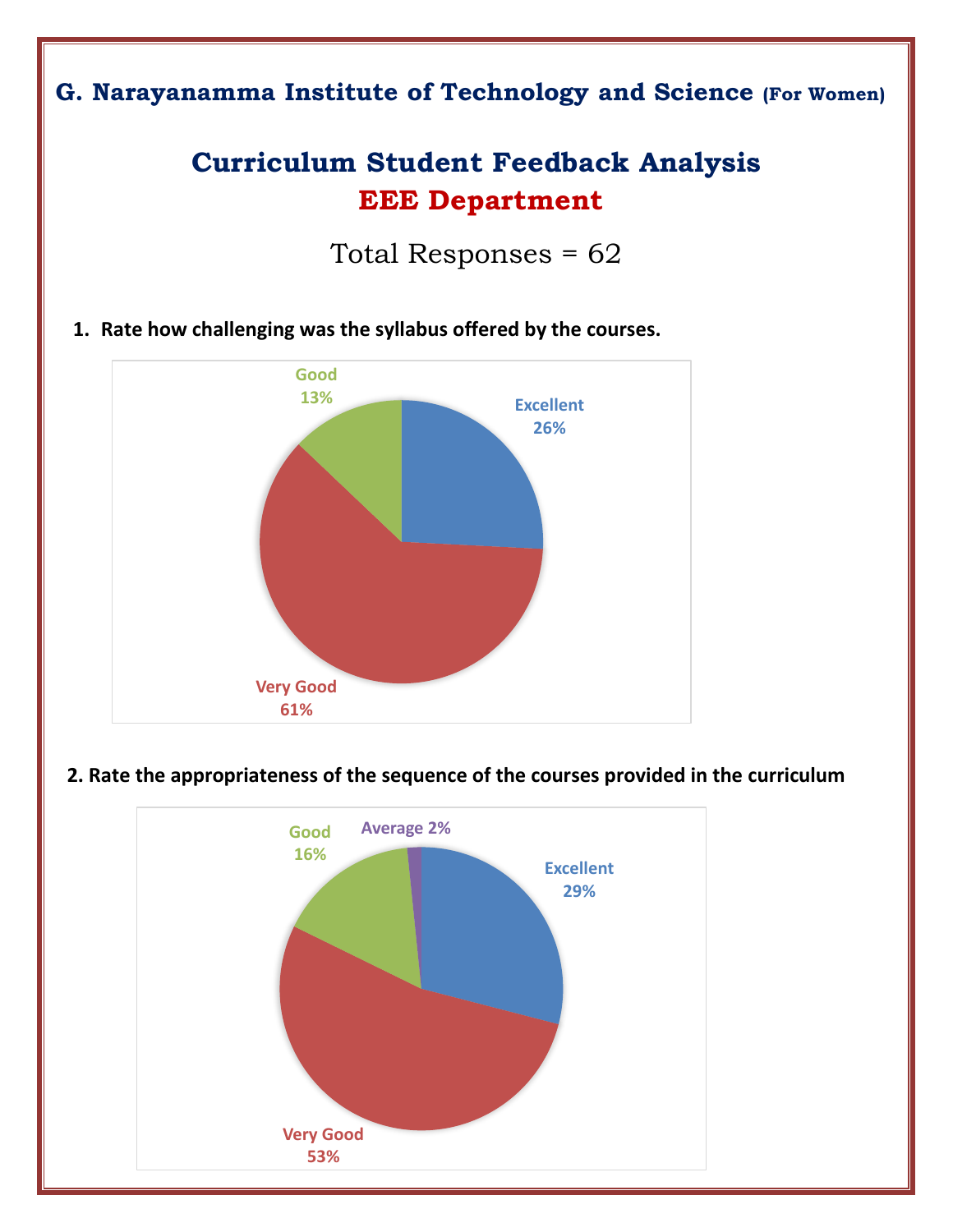**3. Rate the depth of the syllabus of the courses in relation to the competencies expected by industry/current global scenario**



### **4. Rate the sequence of the units/modules in the courses.**

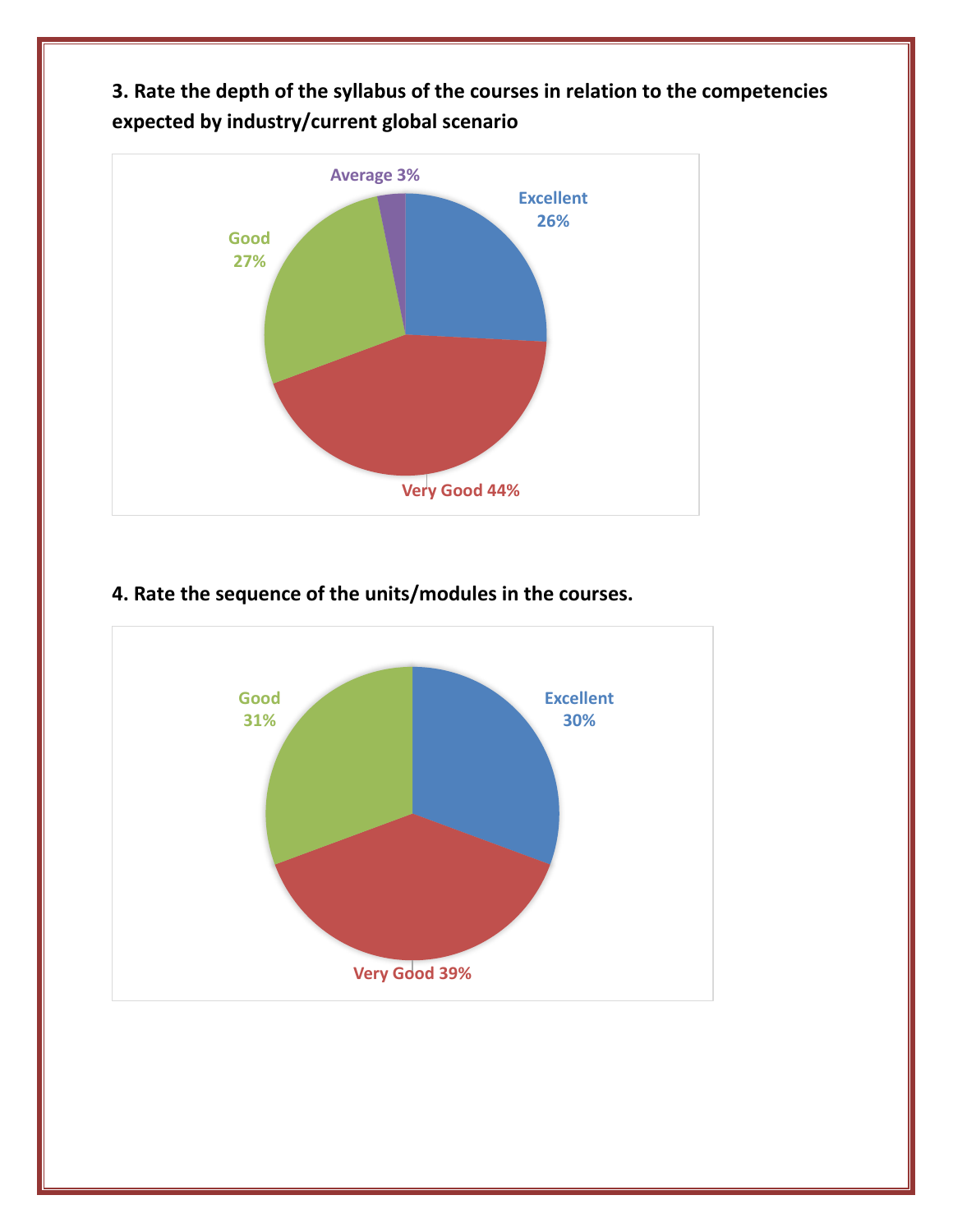**5. Rate the adequateness of the textbooks and reference books mentioned for the course.**



## **6. Rate the offering of electives in relation to technology advancements.**

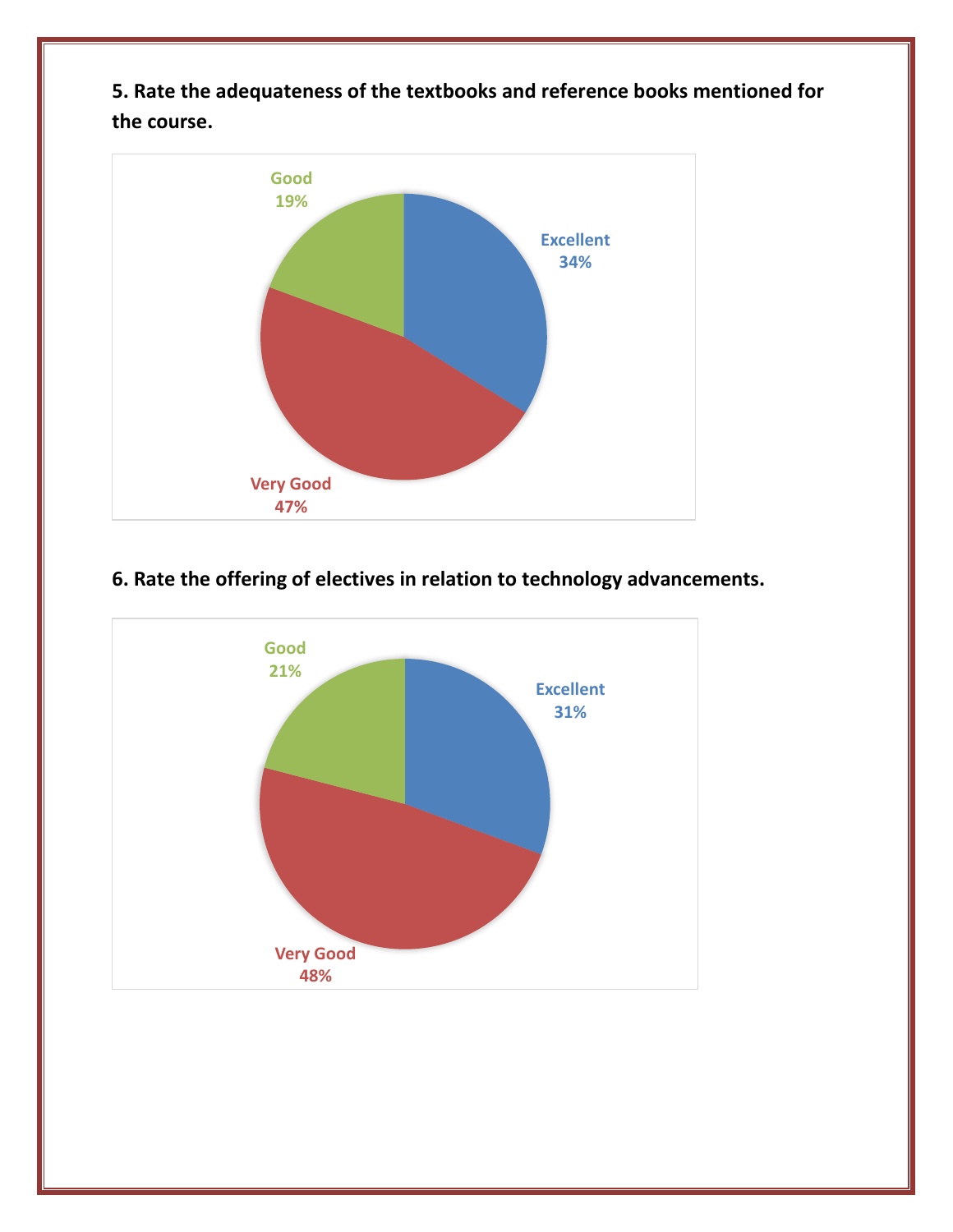

**7. Rate the design of the courses in terms of extra learning or self-learning.**

**8. Rate the flexibility in choosing the electives in relation to technology advancements.**

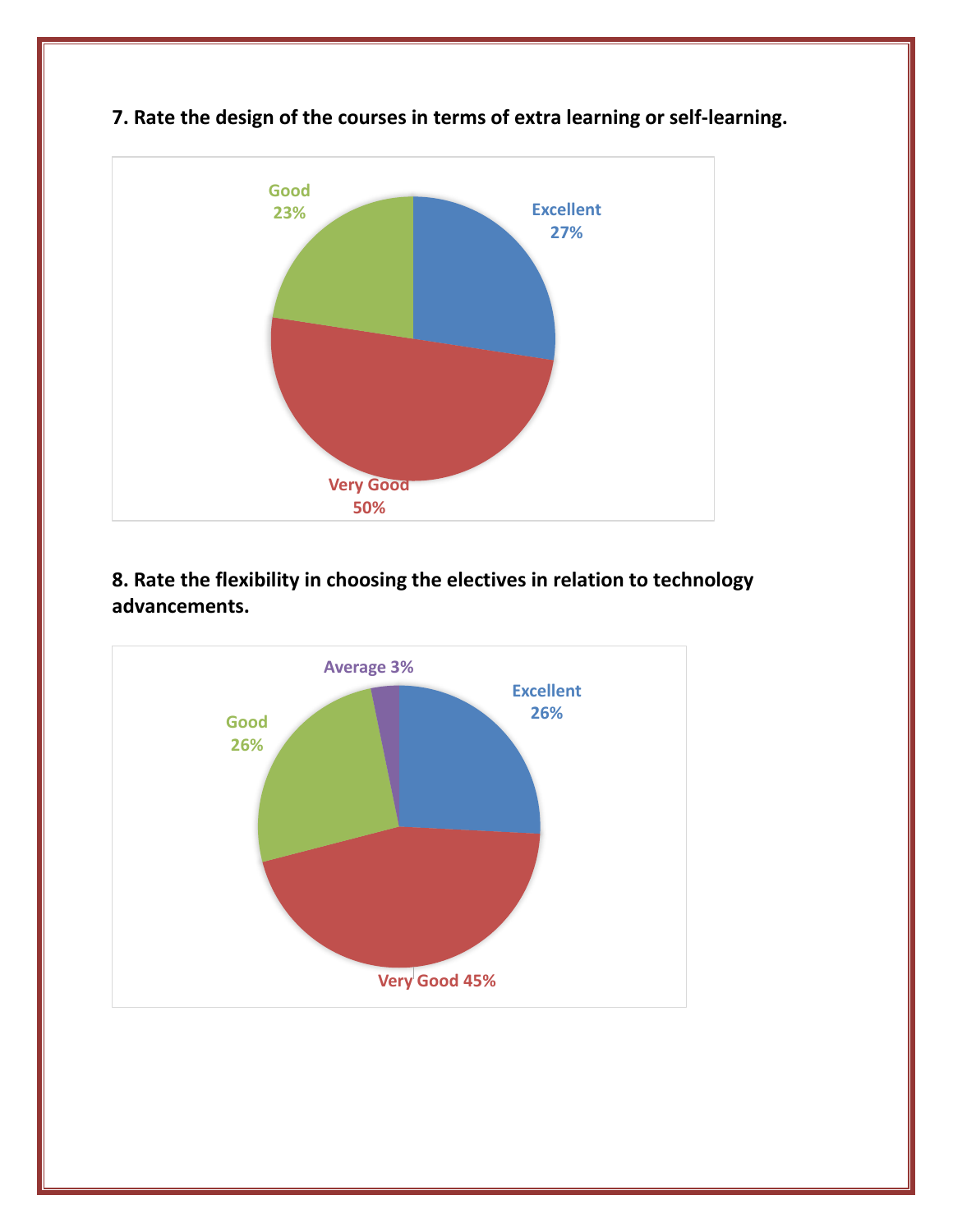

### **9. Rate the percentage of the courses offering LAB components.**

**10. Rate the composition of the courses in terms of Basic science, Engineering science, Humanities, Discipline core, Discipline elective, Open elective, project etc.?**